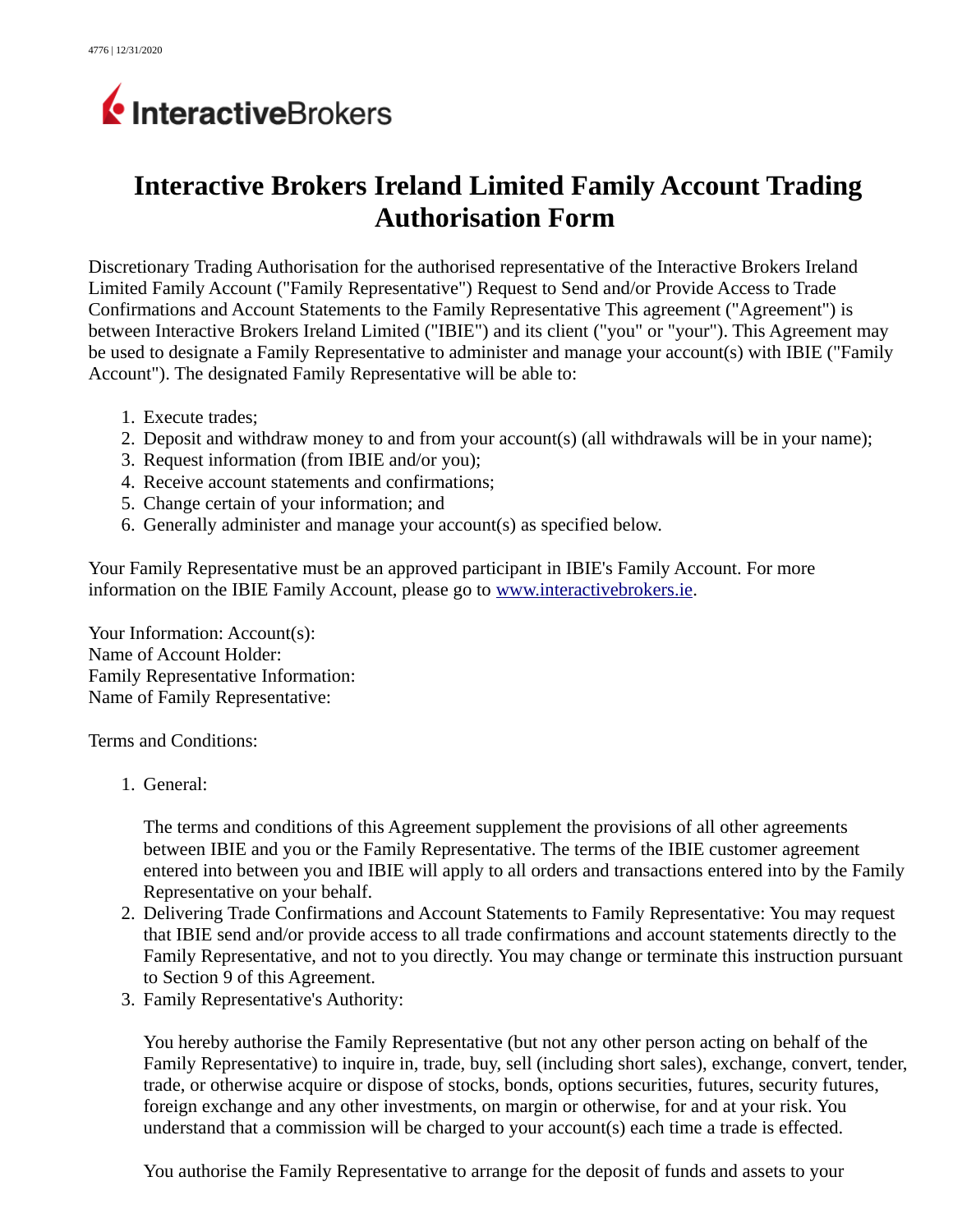account(s) and to redeem or withdraw funds or assets from your account(s) (including the delivery of securities from the account(s)), for your benefit, regardless of the tax consequences. The Family Representative may initiate transfers (including inter-broker transfers), rollovers, or other transfers of assets between and among your account(s).

- 4. IBIE's Authority to liaise with the Family Representative:
	- 1. This Agreement authorises IBIE to accept the instructions of the Family Representative on your behalf. This Agreement will be applicable to all assets you hold in all IBIE accounts for which the Family Representative has been designated.
	- 2. You authorise IBIE:
		- 1. To accept instructions from the Family Representative with respect to your account(s) and act upon such instructions as though originating from you;
		- 2. Acting on the Family Representative's instructions, to aggregate transaction orders for your account(s) with orders for one or more other account(s) over which the Family Representative has trading authority;
		- 3. To provide to the Family Representative all information regarding your account(s) including account statements, confirmations and tax information; and
		- 4. To allow the Family Representative to add, delete or change your account(s) information.
	- 3. IBIE is authorised, but not required to, conduct further enquiry or seek authorisation from you or to seek further clarification from the Family Representative or you regarding any instruction from the Family Representative for your account(s). IBIE reserves the right, in its sole discretion, to refuse to act upon specific instructions from the Family Representative, or to no longer carry out instructions from the Family Representative and shall promptly notify you, unless such notification is in breach of applicable law. You acknowledge that all information provided by either, you under this Agreement, or the Family Representative on any instruction from, or otherwise provided to IBIE in the application process, is subject to verification.
	- 4. You authorise IBIE to verify all information through the use of credit agencies or any other customary or reasonable means. This provision shall not be read to imply that you acknowledge that IBIE has no duty to supervise or monitor the Family Representative's administration and management of your account(s) or compliance with applicable law.
- 5. Provision of Data to the Family Representative:
	- 1. You hereby authorise IBIE to share your personal data with the Family Representative for the purpose of the Family Representative's administration and management of your account(s) until such time as you notify us in writing that you no longer wish the Family Representative to administer and manage your account(s). You hereby further acknowledge that, it is within IBIE's legitimate interests to share your personal data with the Family Representative for the purposes set forth in this Agreement.
	- 2. All processing of personal data by Family Representative shall be subject to the Family Representative's privacy policy and/or the privacy practices of the Family Representative and you are advised to review such policies and/or privacy practices. These policies and/or privacy practices will govern the use of any information you submit to the Family Representative and any data you authorise IBIE to share with the Family Representative. We do not accept any responsibility or liability for the privacy practices of the Family Representative.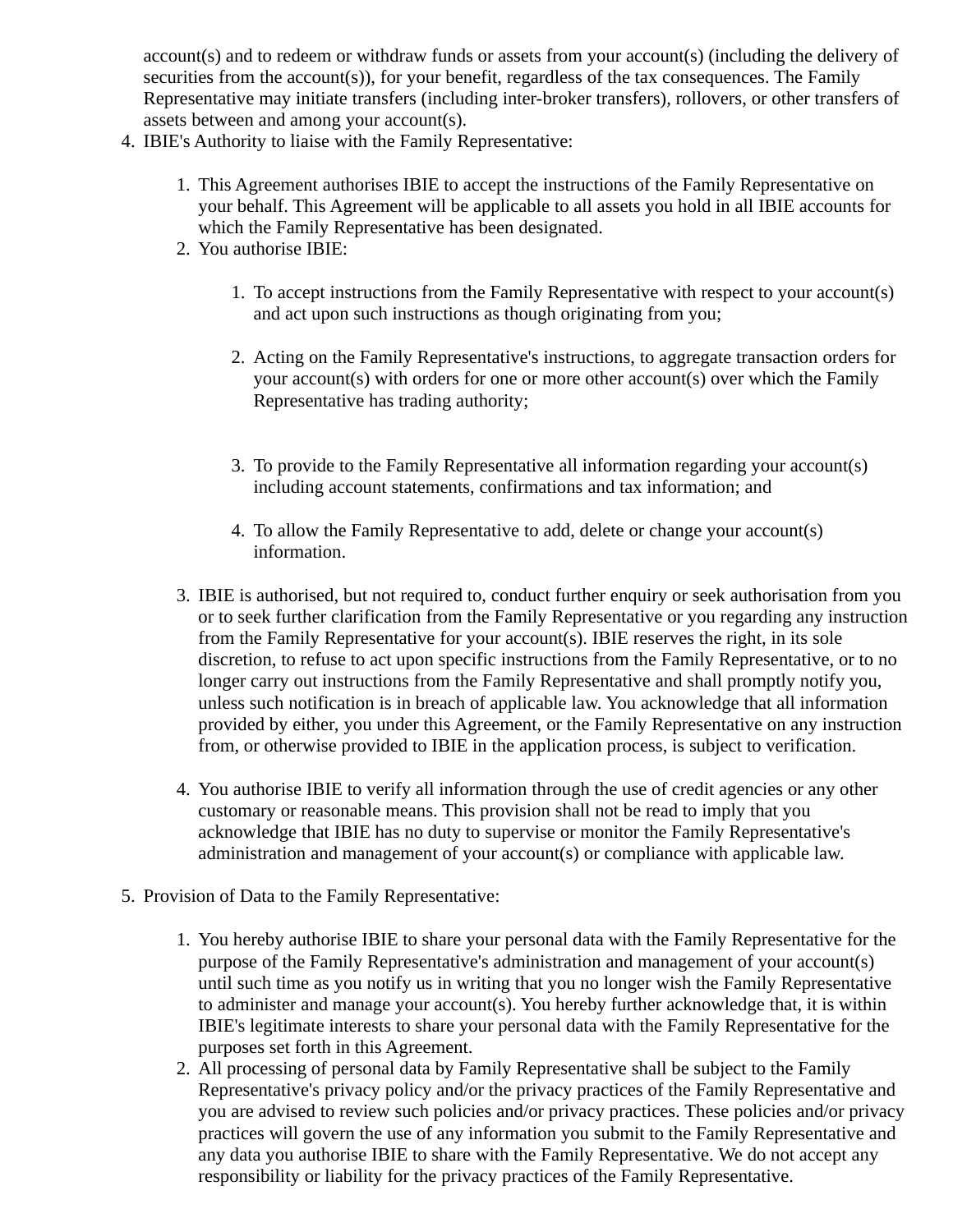- 6. Not a Substitute for the Family Representative agreement:
	- 1. You acknowledge that this Agreement:
		- 1. Authorises IBIE to accept instructions from the Family Representative regarding your account(s) and to allow the Family Representative to conduct activities with respect to your account(s); and
		- 2. Is not a substitute for a Family Representative agreement and is not designed to satisfy any regulatory obligations applicable to the Family Representative.
- 7. Role of IBIE Disclaimer and Waiver of Liability:

**THE FAMILY REPRESENTATIVE WAS SELECTED SOLELY BY YOU AND HAS NOT BEEN RECOMMENDED OR ENDORSED BY IBIE. THE FAMILY REPRESENTATIVE IS NOT EMPLOYED BY OR REGISTERED OR ASSOCIATED WITH IBIE. IBIE WILL NOT INVESTIGATE OR ASSESS THE COMPETENCE OR THE INTEGRITY OF THE FAMILY REPRESENTATIVE OR MONITOR THE ACTIONS OF THE FAMILY REPRESENTATIVE. IBIE WILL NOT REVIEW THE FAMILY REPRESENTATIVE'S RECOMMENDATIONS OR ASSESS THE SUITABILITY OF ANY TRADING OR INVESTMENT RECOMMENDATIONS OR DECISIONS OF THE FAMILY REPRESENTATIVE OR OF YOU. IBIE DOES NOT PROVIDE ADVISORY SERVICES TO YOU AND IBIE WILL NOT PROVIDE INVESTMENT OR TRADING OR TAX ADVICE REGARDING THE ACCOUNT TO YOU.** 

8. Family Representative's Compliance with applicable Laws and Regulations:

The Family Representative will be required to comply with all applicable state and European securities laws and regulations, and will comply with any applicable laws of Non-E.U. jurisdictions (hereinafter "applicable Laws and Regulations"). IBIE assumes no responsibility for determining if the Family Representative is complying with applicable Laws and Regulations regarding its provision of administration and management services. YOU ACKNOWLEDGE THAT IBIE IS NOT RESPONSIBLE FOR DETERMINING WHETHER THE FAMILY REPRESENTATIVE IS REQUIRED TO BE REGISTERED OR LICENSED OR WHETHER THE FAMILY REPRESENTATIVE IS EXEMPT FROM REGISTRATION OR LICENSING. THIS IS SOLELY THE RESPONSIBILITY OF THE FAMILY REPRESENTATIVE. IF YOU HAVE QUESTIONS ABOUT THIS, YOU MUST CONTACT THE FAMILY REPRESENTATIVE DIRECTLY FOR FURTHER INFORMATION.

- 9. Term and Termination:
	- 1. This Agreement shall remain in effect until IBIE receives written notice of its termination from you, pursuant to Section 9B of this Agreement and IBIE has had sufficient time to process such notice and terminate the Family Representative's authority pursuant to Section 9C of this Agreement.
	- 2. You agree to notify IBIE immediately, in writing by contacting IBIE Customer Service at help@interactivebrokers.com if you terminate your relationship with the Family Representative or, for any other reason(s) that you may wish to terminate, modify or revoke this Agreement, including if you wish to direct the trading in your account(s) or if you wish to use the administration and management of another Family Representative or advisory services of an advisor.
	- 3. IBIE shall, upon receipt of your request, pursuant to Section 9B, terminate the Family Representative's access to trade confirmations and account statements as soon as it is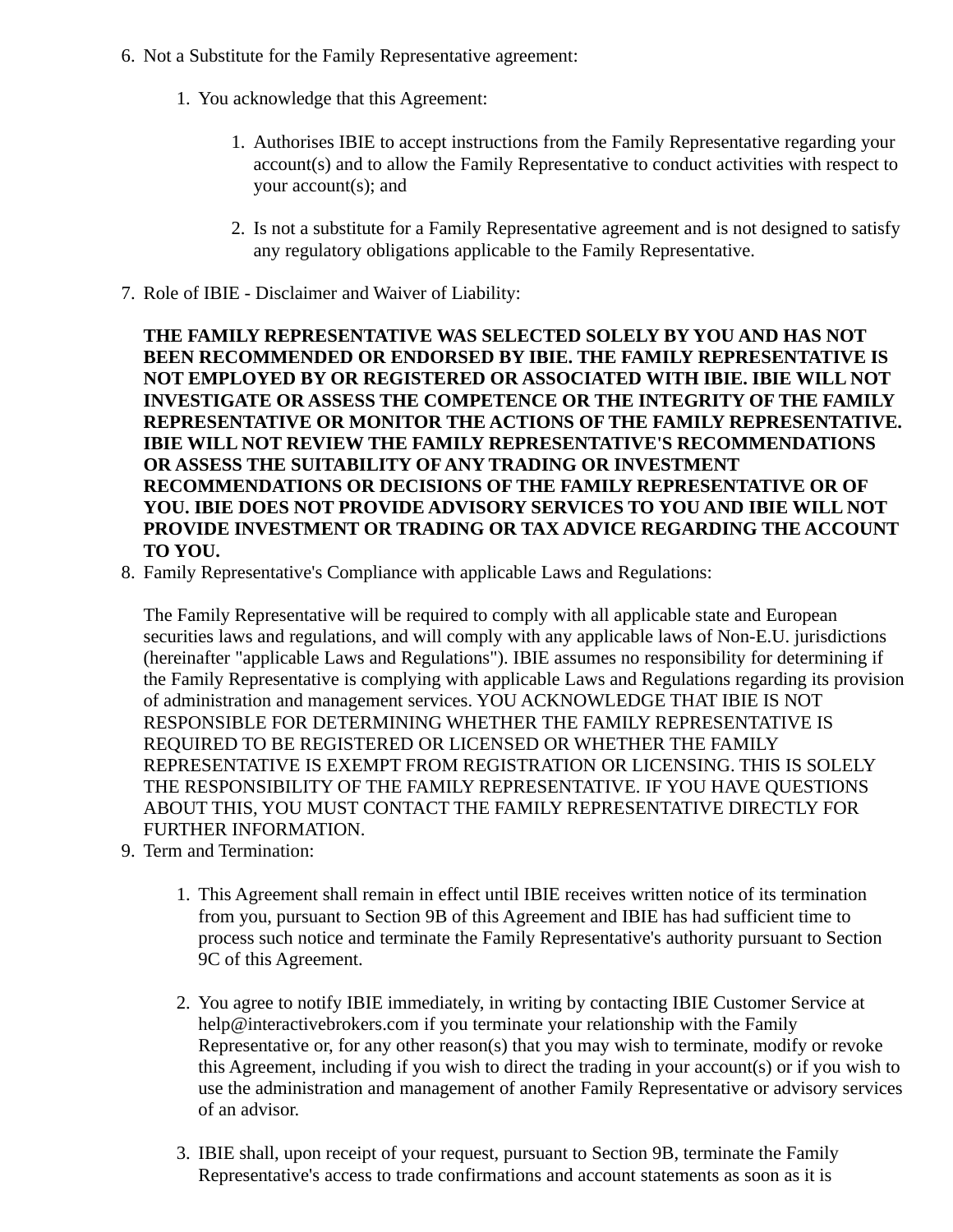reasonably practicable to do so. It is your obligation to notify the Family Representative that you have withdrawn the Family Representative's access to trade confirmations and account statements.

- 4. In the event of such termination, modification or revocation, you may decide that trade confirmations and account statements should be sent directly to you. You may request access to your account(s) by contacting IBIE Customer Service at help@interactivebrokers.com or calling the toll free Client Service number listed on IBIE's website at www.interactivebrokers.ie. For the avoidance of doubt, calling IBIE Customer Service by telephone shall not be considered sufficient notice of termination, modification or revocation of the Agreement, as required under this Section 9 of the Agreement. At your request, IBIE will provide you with a username and password so that you may view account statements online at the IBIE website.
- 10.Acknowledgment:

You acknowledge that IBIE will not supervise or monitor the Family Representative's trading decisions or other activities and such Family Representative's trading decisions or other activities will not be carried out by way of business.

11.Acknowledgments and Agreements:

You acknowledge and agree that the Family Representative: (i) does not charge you any fees or commissions through IBIE or otherwise for any administration or management services provided to you and (ii) is providing such administration and management services to you under the Family Representative agreement free of charge. You further acknowledge and agree that IBIE will not allow you to request that IBIE deduct from your IBIE account(s) any purported Family Representative fees, commissions or expenses.

12.Representations and Acknowledgments:

- 1. As stated in Section 4B, pursuant to the Family Representative agreement you have granted to Family Representative the full discretion to direct the trading in the account(s) on your behalf and you acknowledge that you will not have access to IBIE's electronic systems for placing orders for your account(s). The parties agree that only the Family Representative will have access to IBIE's electronic systems to conduct trading in your account(s).
- 2. If you have any questions or concerns regarding the account(s), you may contact IBIE Customer Service at help@interactivebrokers.com or by calling the toll free Customer Service number listed on IBIE's website at [www.interactivebrokers.ie.](file:///home/dev167a/kdavidso/staged_forms/www.interactivebrokers.ie)
- 3. The parties acknowledge that:
	- 1. All claims, questions or disputes regarding IBIE's provision of brokerage services or regarding IBIE's execution of particular trades must be referred to IBIE; and
	- 2. The Family Representative has no authority to resolve such claims or disputes on IBIE's behalf.
- 4. ALL CLAIMS OR DISPUTES REGARDING THE FAMILY REPRESENTATIVE'S ADMINISTRATION, MANAGEMENT OR ACTIONS (INCLUDING SPECIFIC CONDUCT, RECOMMENDATIONS, OR TRADES PLACED BY THE FAMILY REPRESENTATIVE) ARE SOLELY BETWEEN YOU AND THE FAMILY REPRESENTATIVE. IBIE IS NOT LIABLE FOR ANY SUCH CLAIMS AND DISPUTES AND YOU UNDERSTAND AND FULLY ACKNOWLEDGE THAT YOU CANNOT BRING A CLAIM AGAINST IBIE OR RECEIVE DAMAGES OR COMPENSATION OF